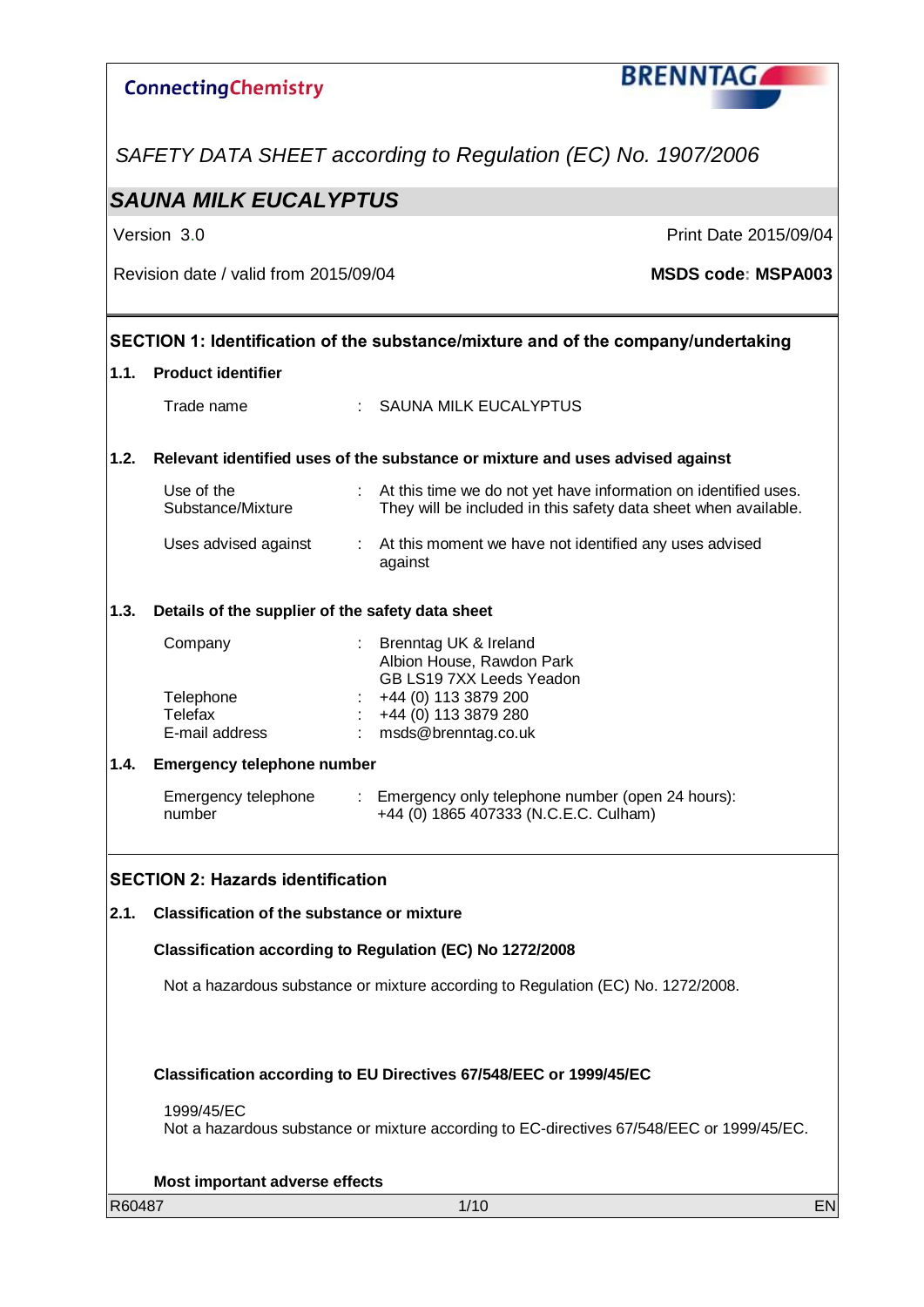

|      | Human Health                                             | See section 11 for toxicological information.<br>÷                                                                                                           |  |  |  |  |
|------|----------------------------------------------------------|--------------------------------------------------------------------------------------------------------------------------------------------------------------|--|--|--|--|
|      | Physical and chemical<br>hazards                         | See section 9 for physicochemical information.<br>÷                                                                                                          |  |  |  |  |
|      | Potential environmental<br>effects                       | See section 12 for environmental information.<br>t.                                                                                                          |  |  |  |  |
| 2.2. | <b>Label elements</b>                                    |                                                                                                                                                              |  |  |  |  |
|      |                                                          | Labelling according to Regulation (EC) No 1272/2008                                                                                                          |  |  |  |  |
|      |                                                          | Not a hazardous substance or mixture according to Regulation (EC) No. 1272/2008.                                                                             |  |  |  |  |
|      | Other labelling information:                             |                                                                                                                                                              |  |  |  |  |
|      | Further information                                      | Handle in accordance with good industrial hygiene and safety<br>÷.<br>practice.                                                                              |  |  |  |  |
| 2.3. | <b>Other hazards</b>                                     |                                                                                                                                                              |  |  |  |  |
|      | laws.                                                    | For Results of PBT and vPvB assessment see section 12.5.<br>The product does not need to be labelled in accordance with EC directives or respective national |  |  |  |  |
|      | <b>SECTION 3: Composition/information on ingredients</b> |                                                                                                                                                              |  |  |  |  |
| 3.2. | <b>Mixtures</b>                                          |                                                                                                                                                              |  |  |  |  |
|      | Remarks                                                  | No dangerous ingredients according to Regulation (EC) No. 1907/2006                                                                                          |  |  |  |  |
|      | <b>SECTION 4: First aid measures</b>                     |                                                                                                                                                              |  |  |  |  |
| 4.1. | <b>Description of first aid measures</b>                 |                                                                                                                                                              |  |  |  |  |
|      | If inhaled                                               | : Remove to fresh air. Call a physician immediately.                                                                                                         |  |  |  |  |
|      | In case of skin contact                                  | : Take off contaminated clothing and shoes immediately. Wash<br>off immediately with soap and plenty of water. Consult a<br>physician.                       |  |  |  |  |
|      | In case of eye contact                                   | : Rinse immediately with plenty of water, also under the eyelids,<br>for at least 15 minutes. Consult a physician.                                           |  |  |  |  |
|      | If swallowed                                             | : Rinse mouth with water. Consult a physician.                                                                                                               |  |  |  |  |
| 4.2. |                                                          | Most important symptoms and effects, both acute and delayed                                                                                                  |  |  |  |  |

| R60487 / Version 3.0 | 2/10 | 'N |
|----------------------|------|----|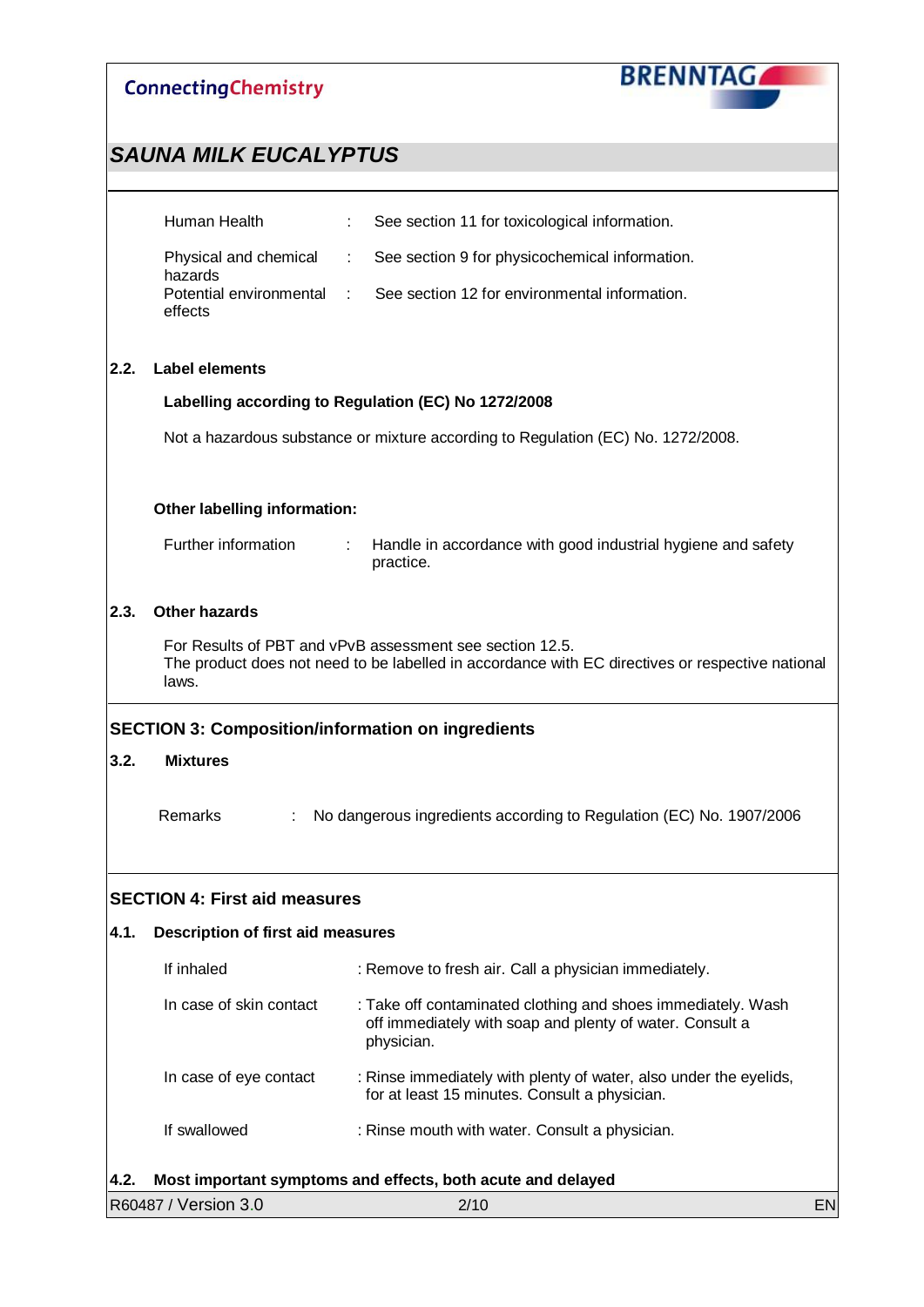|                                                               | <b>ConnectingChemistry</b>                                         | <b>BRENNTAG</b>                                                                                                                                                                                                                                                                             |           |  |  |  |
|---------------------------------------------------------------|--------------------------------------------------------------------|---------------------------------------------------------------------------------------------------------------------------------------------------------------------------------------------------------------------------------------------------------------------------------------------|-----------|--|--|--|
|                                                               | <b>SAUNA MILK EUCALYPTUS</b>                                       |                                                                                                                                                                                                                                                                                             |           |  |  |  |
|                                                               | Symptoms                                                           | : Skin contact, There may be irritation and redness at the site of<br>contact. Eye contact, There may be irritation and redness.<br>Ingestion, There may be irritation of the throat. Redness                                                                                               |           |  |  |  |
|                                                               | <b>Effects</b>                                                     | : See Section 11 for more detailed information on health effects<br>and symptoms.                                                                                                                                                                                                           |           |  |  |  |
| 4.3.                                                          |                                                                    | Indication of any immediate medical attention and special treatment needed                                                                                                                                                                                                                  |           |  |  |  |
|                                                               | Treatment                                                          | : Treat symptomatically.                                                                                                                                                                                                                                                                    |           |  |  |  |
|                                                               | <b>SECTION 5: Firefighting measures</b>                            |                                                                                                                                                                                                                                                                                             |           |  |  |  |
| 5.1.                                                          | <b>Extinguishing media</b>                                         |                                                                                                                                                                                                                                                                                             |           |  |  |  |
|                                                               | Suitable extinguishing<br>media                                    | Use extinguishing measures that are appropriate to local<br>circumstances and the surrounding environment. Keep<br>containers and surroundings cool with water spray.                                                                                                                       |           |  |  |  |
|                                                               | Unsuitable extinguishing<br>media                                  | No information available.                                                                                                                                                                                                                                                                   |           |  |  |  |
| 5.2.<br>Special hazards arising from the substance or mixture |                                                                    |                                                                                                                                                                                                                                                                                             |           |  |  |  |
|                                                               | Specific hazards during<br>firefighting                            | : Heating may cause toxic fumes                                                                                                                                                                                                                                                             |           |  |  |  |
| 5.3.                                                          | <b>Advice for firefighters</b>                                     |                                                                                                                                                                                                                                                                                             |           |  |  |  |
|                                                               | Special protective<br>equipment for firefighters<br>Further advice | In the event of fire, wear self-contained breathing<br>$\mathcal{I}^{\mathcal{I}}$ .<br>apparatus. Wear personal protective equipment.<br>Collect contaminated fire extinguishing water separately. This<br>must not be discharged into drains.                                             |           |  |  |  |
|                                                               | <b>SECTION 6: Accidental release measures</b>                      |                                                                                                                                                                                                                                                                                             |           |  |  |  |
| 6.1.                                                          |                                                                    | Personal precautions, protective equipment and emergency procedures                                                                                                                                                                                                                         |           |  |  |  |
|                                                               | Personal precautions                                               | : Use personal protective equipment. For personal protection<br>see section 8.                                                                                                                                                                                                              |           |  |  |  |
| 6.2.                                                          | <b>Environmental precautions</b>                                   |                                                                                                                                                                                                                                                                                             |           |  |  |  |
|                                                               | Environmental<br>precautions                                       | : Do not allow to enter drains, sewers or watercourses.                                                                                                                                                                                                                                     |           |  |  |  |
| 6.3.                                                          |                                                                    | Methods and materials for containment and cleaning up                                                                                                                                                                                                                                       |           |  |  |  |
|                                                               | Methods and materials for<br>containment and cleaning<br>up        | : Keep in suitable, closed containers for disposal. Contain<br>spillage, soak up with non-combustible absorbent material,<br>(e.g. sand, earth, diatomaceous earth, vermiculite) and<br>transfer to a container for disposal according to local / national<br>regulations (see section 13). |           |  |  |  |
|                                                               | R60487 / Version 3.0                                               | 3/10                                                                                                                                                                                                                                                                                        | <b>EN</b> |  |  |  |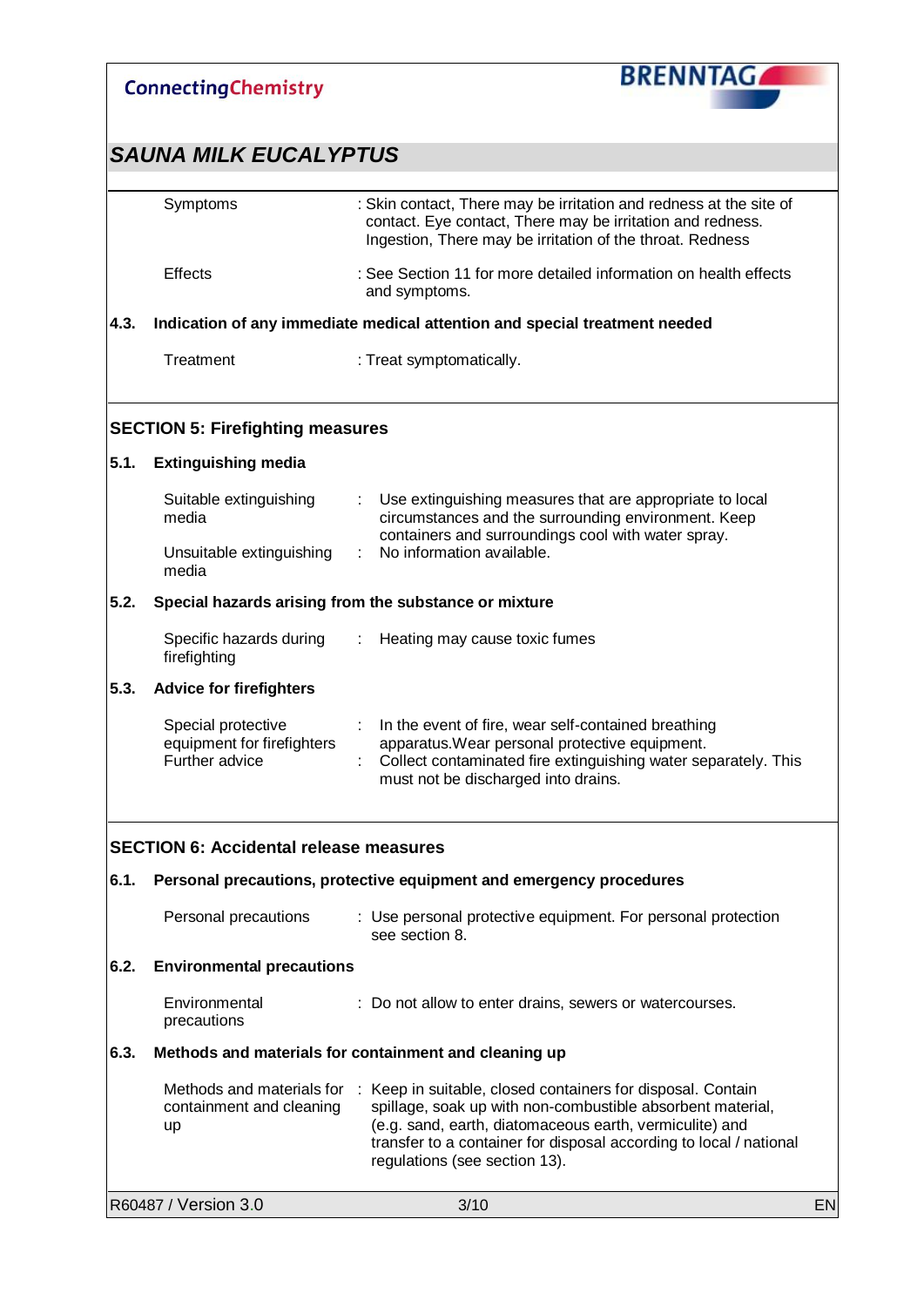

**Personal protective equipment** *Respiratory protection*

Advice : In case of insufficient ventilation, wear suitable respiratory

R60487 / Version 3.0 4/10 EN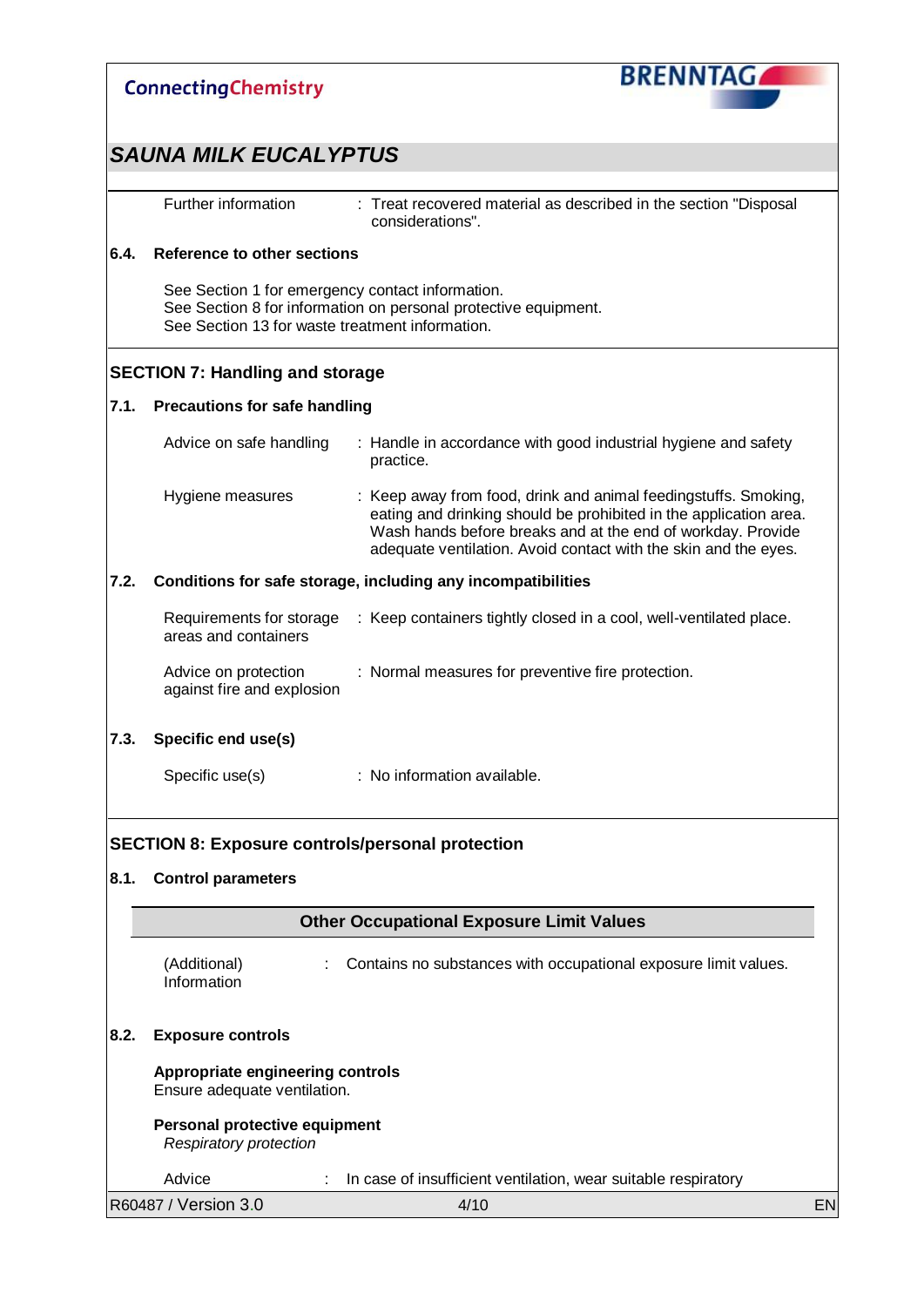

|      |                                                       | equipment.               |  |                                                                  |    |
|------|-------------------------------------------------------|--------------------------|--|------------------------------------------------------------------|----|
|      | Hand protection                                       |                          |  |                                                                  |    |
|      | Advice<br>t,                                          |                          |  | Protective gloves complying with EN 374.                         |    |
|      | Eye protection                                        |                          |  |                                                                  |    |
|      | Advice<br>÷                                           | Safety goggles           |  |                                                                  |    |
|      |                                                       | workstation location.    |  | Ensure that eyewash stations and safety showers are close to the |    |
|      | Skin and body protection                              |                          |  |                                                                  |    |
|      | Advice<br>÷.                                          | Protective work clothing |  |                                                                  |    |
|      | <b>Environmental exposure controls</b>                |                          |  |                                                                  |    |
|      | General advice                                        |                          |  | : Do not allow to enter drains, sewers or watercourses.          |    |
|      |                                                       |                          |  |                                                                  |    |
|      | <b>SECTION 9: Physical and chemical properties</b>    |                          |  |                                                                  |    |
| 9.1. | Information on basic physical and chemical properties |                          |  |                                                                  |    |
|      | Form                                                  |                          |  | Emulsion                                                         |    |
|      | Colour                                                |                          |  | white                                                            |    |
|      | Odour                                                 |                          |  | aromatic                                                         |    |
|      | <b>Odour Threshold</b>                                |                          |  | no data available                                                |    |
|      | pH                                                    |                          |  | no data available                                                |    |
|      | Freezing point                                        |                          |  | no data available                                                |    |
|      | Boiling point                                         |                          |  | no data available                                                |    |
|      | Flash point                                           |                          |  | no data available                                                |    |
|      | Evaporation rate                                      |                          |  | no data available                                                |    |
|      | Flammability (solid, gas)                             |                          |  | no data available                                                |    |
|      | Upper explosion limit                                 |                          |  | no data available                                                |    |
|      | Lower explosion limit                                 | t                        |  | no data available                                                |    |
|      | Vapour pressure                                       |                          |  | no data available                                                |    |
|      | Relative vapour density                               |                          |  | no data available                                                |    |
|      | Relative density                                      |                          |  | 1.0                                                              |    |
|      | R60487 / Version 3.0                                  |                          |  | 5/10                                                             | EN |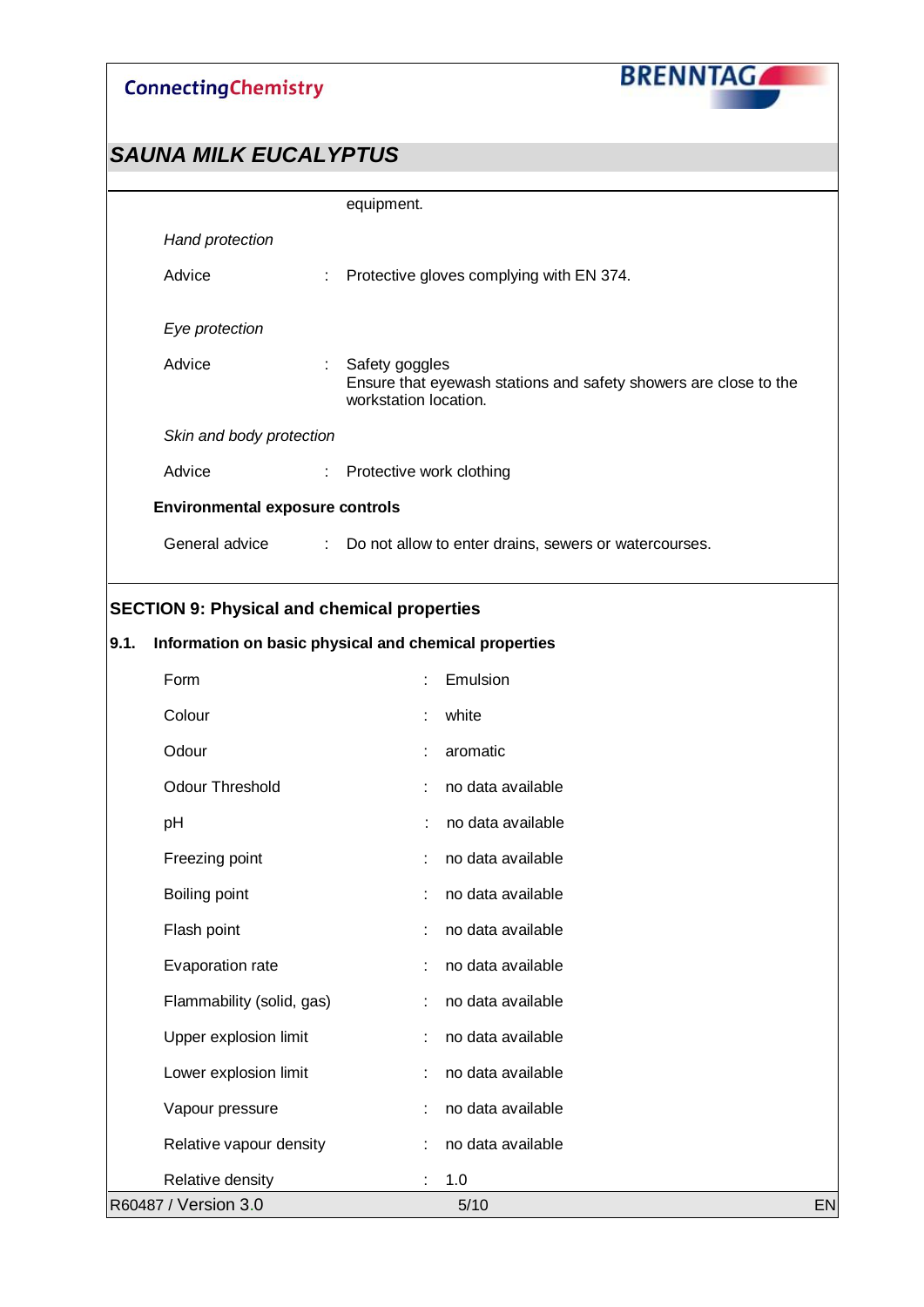

|      | <b>Acute toxicity</b><br>Oral                                   |  |                |                                   |  |  |  |
|------|-----------------------------------------------------------------|--|----------------|-----------------------------------|--|--|--|
|      | 11.1. Information on toxicological effects                      |  |                |                                   |  |  |  |
|      | <b>SECTION 11: Toxicological information</b>                    |  |                |                                   |  |  |  |
|      | Hazardous decomposition : No information available.<br>products |  |                |                                   |  |  |  |
|      | 10.6. Hazardous decomposition products                          |  |                |                                   |  |  |  |
|      | Materials to avoid                                              |  |                | : No information available.       |  |  |  |
|      | 10.5. Incompatible materials                                    |  |                |                                   |  |  |  |
|      | Conditions to avoid                                             |  |                | : No information available.       |  |  |  |
|      | 10.4. Conditions to avoid                                       |  |                |                                   |  |  |  |
|      | Hazardous reactions                                             |  |                | : No information available.       |  |  |  |
|      | 10.3. Possibility of hazardous reactions                        |  |                |                                   |  |  |  |
|      | Advice                                                          |  |                | : Stable under normal conditions. |  |  |  |
|      | 10.2. Chemical stability                                        |  |                |                                   |  |  |  |
|      | Advice                                                          |  |                | : No information available.       |  |  |  |
|      | 10.1. Reactivity                                                |  |                |                                   |  |  |  |
|      | <b>SECTION 10: Stability and reactivity</b>                     |  |                |                                   |  |  |  |
|      | No further information available.                               |  |                |                                   |  |  |  |
| 9.2. | <b>Other information</b>                                        |  |                |                                   |  |  |  |
|      | Oxidizing properties                                            |  |                | no data available                 |  |  |  |
|      | Explosivity                                                     |  |                | no data available                 |  |  |  |
|      | Viscosity, dynamic                                              |  |                | no data available                 |  |  |  |
|      | Thermal decomposition                                           |  |                | no data available                 |  |  |  |
|      | Auto-ignition temperature                                       |  | $\mathbb{R}^n$ | no data available                 |  |  |  |
|      | Partition coefficient: n-octanol/water :                        |  |                | no data available                 |  |  |  |
|      | Water solubility                                                |  |                | miscible                          |  |  |  |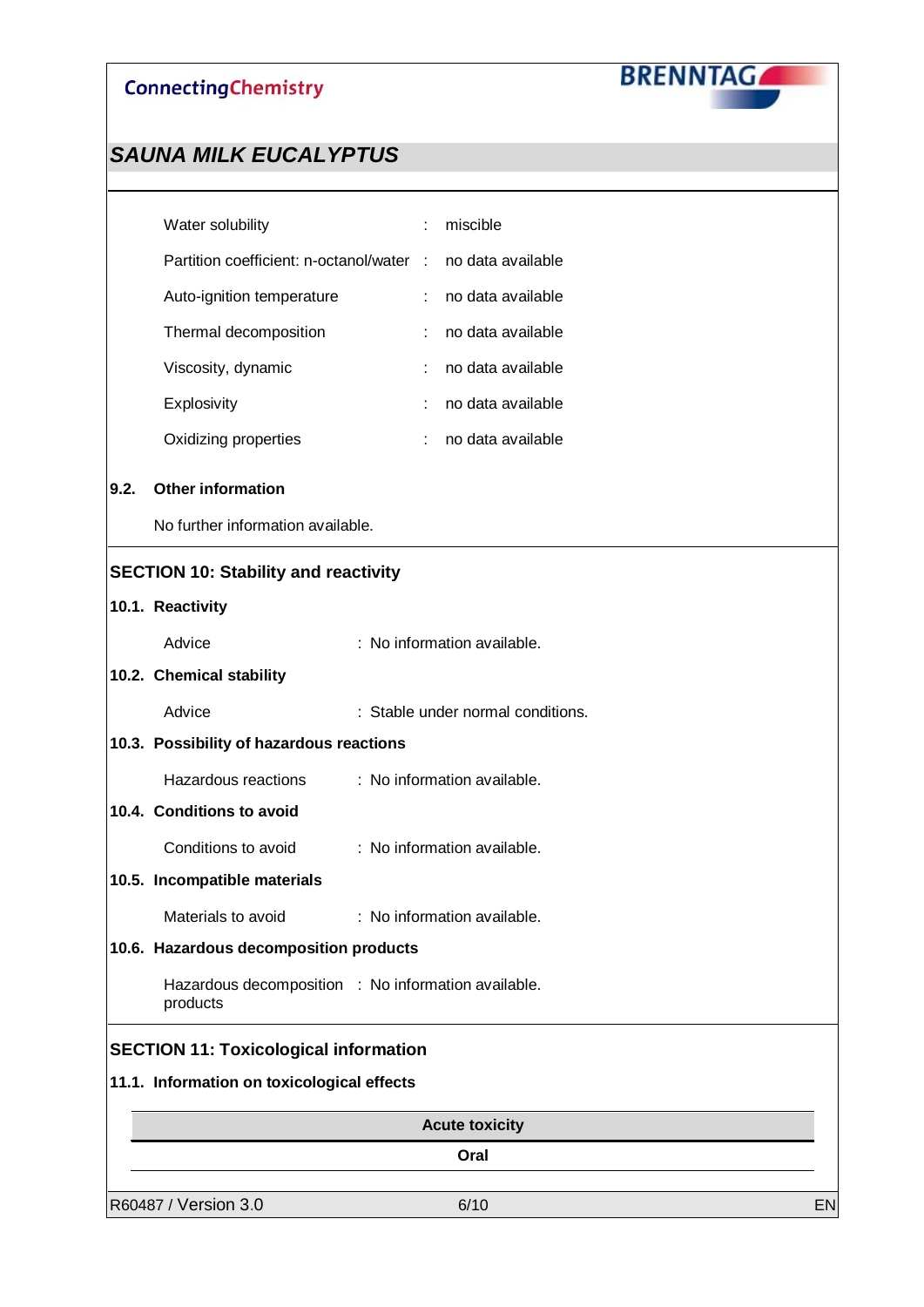

|                 | There may be irritation of the throat.                            |
|-----------------|-------------------------------------------------------------------|
|                 | <b>Inhalation</b>                                                 |
|                 | no data available                                                 |
|                 | <b>Dermal</b>                                                     |
|                 | no data available                                                 |
|                 | <b>Irritation</b>                                                 |
|                 | <b>Skin</b>                                                       |
| Result          | There may be irritation and redness at the site of contact.<br>t, |
|                 | <b>Eyes</b>                                                       |
| Result          | There may be irritation and redness.<br>÷                         |
|                 | <b>Sensitisation</b>                                              |
|                 | no data available                                                 |
|                 | <b>CMR</b> effects                                                |
|                 | <b>CMR Properties</b>                                             |
| Carcinogenicity | no data available<br>÷                                            |
| Mutagenicity    | no data available<br>÷                                            |
|                 | Reproductive toxicity : no data available                         |
|                 | <b>Specific Target Organ Toxicity</b>                             |
|                 | <b>Single exposure</b>                                            |
|                 | no data available                                                 |
|                 | <b>Repeated exposure</b>                                          |
|                 | no data available                                                 |
|                 | Other toxic properties                                            |
|                 | <b>Repeated dose toxicity</b>                                     |
|                 | no data available                                                 |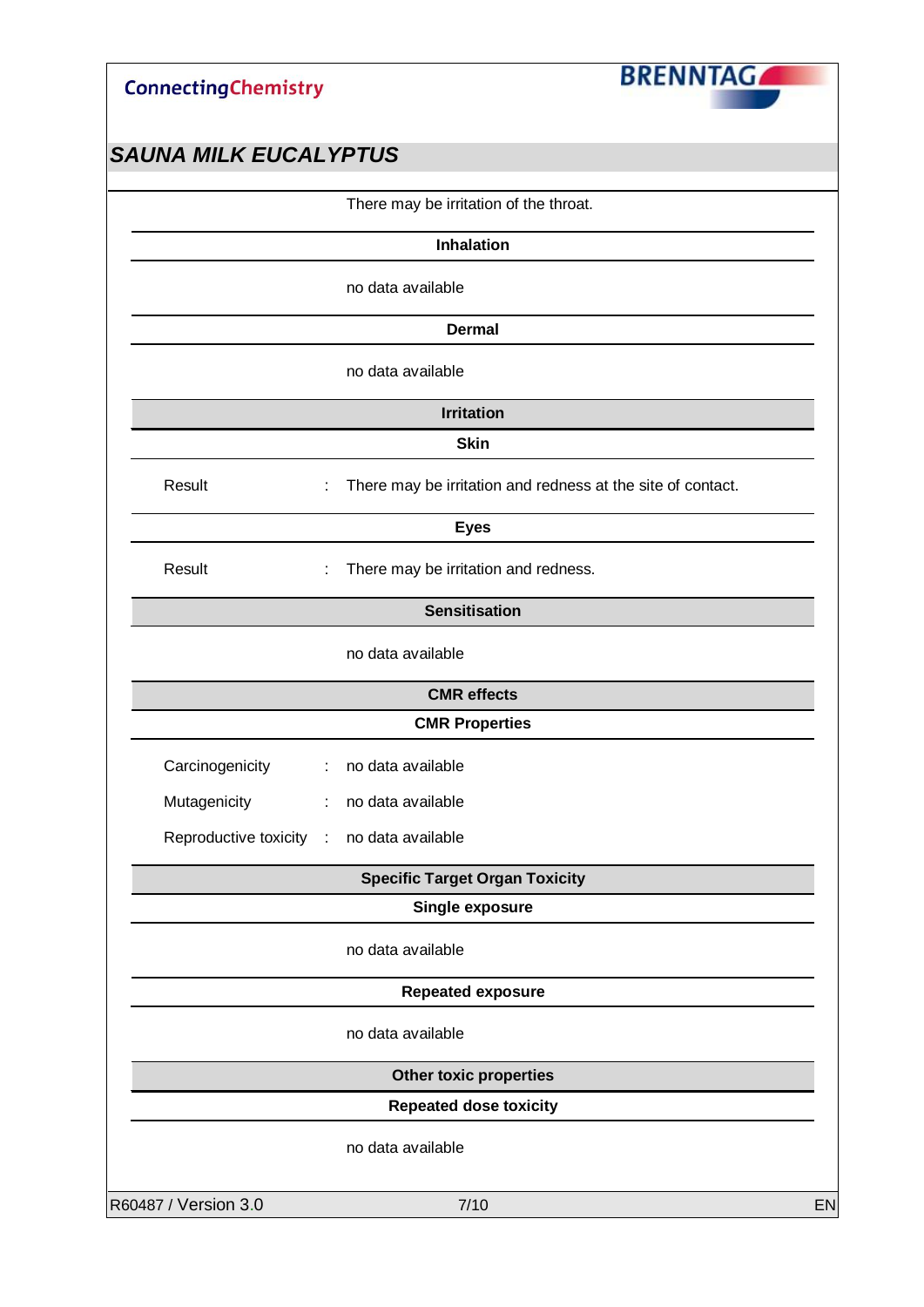

|                   |                                           | <b>Aspiration hazard</b>                                                                            |    |  |  |  |
|-------------------|-------------------------------------------|-----------------------------------------------------------------------------------------------------|----|--|--|--|
| no data available |                                           |                                                                                                     |    |  |  |  |
|                   | <b>Further information</b>                |                                                                                                     |    |  |  |  |
|                   | Other relevant<br>toxicity information    | Handle in accordance with good industrial hygiene and safety<br>practice.                           |    |  |  |  |
|                   | Experience with<br>human exposure         | Health injuries are not known or expected under normal use.<br>÷                                    |    |  |  |  |
|                   | <b>SECTION 12: Ecological information</b> |                                                                                                     |    |  |  |  |
|                   | 12.1. Toxicity                            |                                                                                                     |    |  |  |  |
|                   | 12.2. Persistence and degradability       |                                                                                                     |    |  |  |  |
|                   |                                           | <b>Persistence and degradability</b>                                                                |    |  |  |  |
|                   |                                           | Biodegradability                                                                                    |    |  |  |  |
|                   | Result                                    | Readily biodegradable<br>÷.                                                                         |    |  |  |  |
|                   | 12.3. Bioaccumulative potential           |                                                                                                     |    |  |  |  |
|                   |                                           | <b>Bioaccumulation</b>                                                                              |    |  |  |  |
|                   | Result                                    | Does not bioaccumulate.                                                                             |    |  |  |  |
|                   | 12.4. Mobility in soil                    |                                                                                                     |    |  |  |  |
|                   |                                           | <b>Mobility</b>                                                                                     |    |  |  |  |
|                   | Result                                    | Adsorbs on soil.                                                                                    |    |  |  |  |
|                   | 12.5. Results of PBT and vPvB assessment  |                                                                                                     |    |  |  |  |
|                   |                                           | <b>Results of PBT and vPvB assessment</b>                                                           |    |  |  |  |
|                   | Result                                    | This mixture contains no substance considered to be persistent,<br>bioaccumulating and toxic (PBT). |    |  |  |  |
|                   | 12.6. Other adverse effects               |                                                                                                     |    |  |  |  |
|                   | R60487 / Version 3.0                      | 8/10                                                                                                | EN |  |  |  |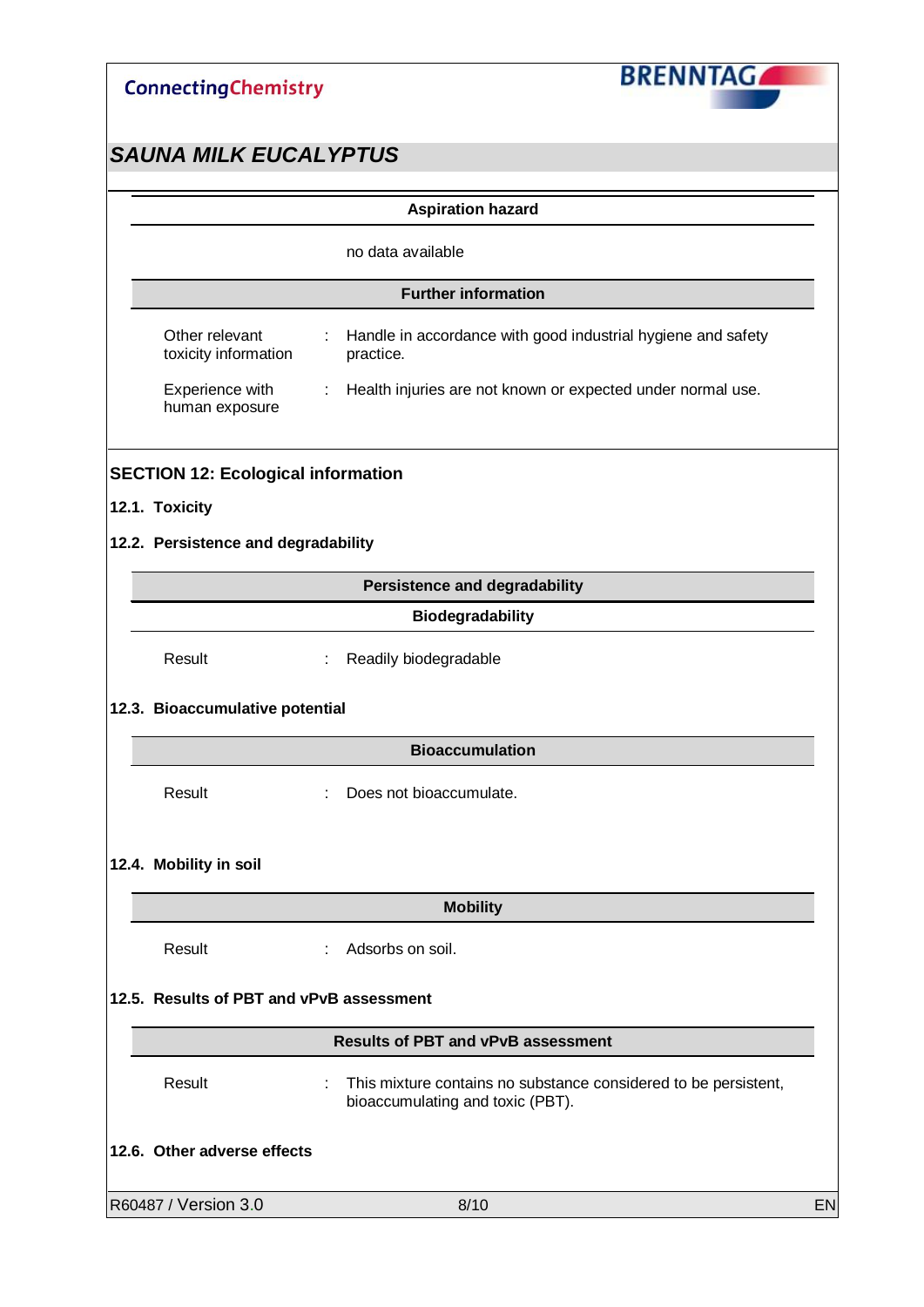

## *SAUNA MILK EUCALYPTUS*

| Result<br><b>SECTION 13: Disposal considerations</b><br>13.1. Waste treatment methods<br>Product<br>Contaminated packaging<br>European Waste<br>Catalogue Number | Do not flush into surface water or sanitary sewer system.<br>Avoid subsoil penetration.<br>Dispose of in accordance with local regulations.                                                                                     |  |  |  |  |  |
|------------------------------------------------------------------------------------------------------------------------------------------------------------------|---------------------------------------------------------------------------------------------------------------------------------------------------------------------------------------------------------------------------------|--|--|--|--|--|
|                                                                                                                                                                  |                                                                                                                                                                                                                                 |  |  |  |  |  |
|                                                                                                                                                                  |                                                                                                                                                                                                                                 |  |  |  |  |  |
|                                                                                                                                                                  |                                                                                                                                                                                                                                 |  |  |  |  |  |
|                                                                                                                                                                  |                                                                                                                                                                                                                                 |  |  |  |  |  |
|                                                                                                                                                                  | Dispose of as unused product.                                                                                                                                                                                                   |  |  |  |  |  |
|                                                                                                                                                                  | No waste code according to the European Waste Catalogue<br>can be assigned for this product, as the intended use dictates<br>the assignment. The waste code is established in consultation<br>with the regional waste disposer. |  |  |  |  |  |
| <b>SECTION 14: Transport information</b>                                                                                                                         | Not dangerous goods for ADR, RID, IMDG and IATA.                                                                                                                                                                                |  |  |  |  |  |
| 14.1. UN number                                                                                                                                                  |                                                                                                                                                                                                                                 |  |  |  |  |  |
| Not applicable.                                                                                                                                                  |                                                                                                                                                                                                                                 |  |  |  |  |  |
| 14.2. UN proper shipping name                                                                                                                                    |                                                                                                                                                                                                                                 |  |  |  |  |  |
| Not applicable.                                                                                                                                                  |                                                                                                                                                                                                                                 |  |  |  |  |  |
|                                                                                                                                                                  | 14.3. Transport hazard class(es)                                                                                                                                                                                                |  |  |  |  |  |
| Not applicable.                                                                                                                                                  |                                                                                                                                                                                                                                 |  |  |  |  |  |
| 14.4. Packaging group                                                                                                                                            |                                                                                                                                                                                                                                 |  |  |  |  |  |
| Not applicable.                                                                                                                                                  |                                                                                                                                                                                                                                 |  |  |  |  |  |
| 14.5. Environmental hazards                                                                                                                                      |                                                                                                                                                                                                                                 |  |  |  |  |  |
| Not applicable.                                                                                                                                                  |                                                                                                                                                                                                                                 |  |  |  |  |  |
|                                                                                                                                                                  | 14.6. Special precautions for user                                                                                                                                                                                              |  |  |  |  |  |
| Not applicable.                                                                                                                                                  |                                                                                                                                                                                                                                 |  |  |  |  |  |
|                                                                                                                                                                  | 14.7. Transport in bulk according to Annex II of MARPOL 73/78 and the IBC Code                                                                                                                                                  |  |  |  |  |  |
| <b>IMDG</b>                                                                                                                                                      | : Not applicable.                                                                                                                                                                                                               |  |  |  |  |  |
| <b>SECTION 15: Regulatory information</b>                                                                                                                        |                                                                                                                                                                                                                                 |  |  |  |  |  |

**R60487 / Version 3.0 9/10 EN**